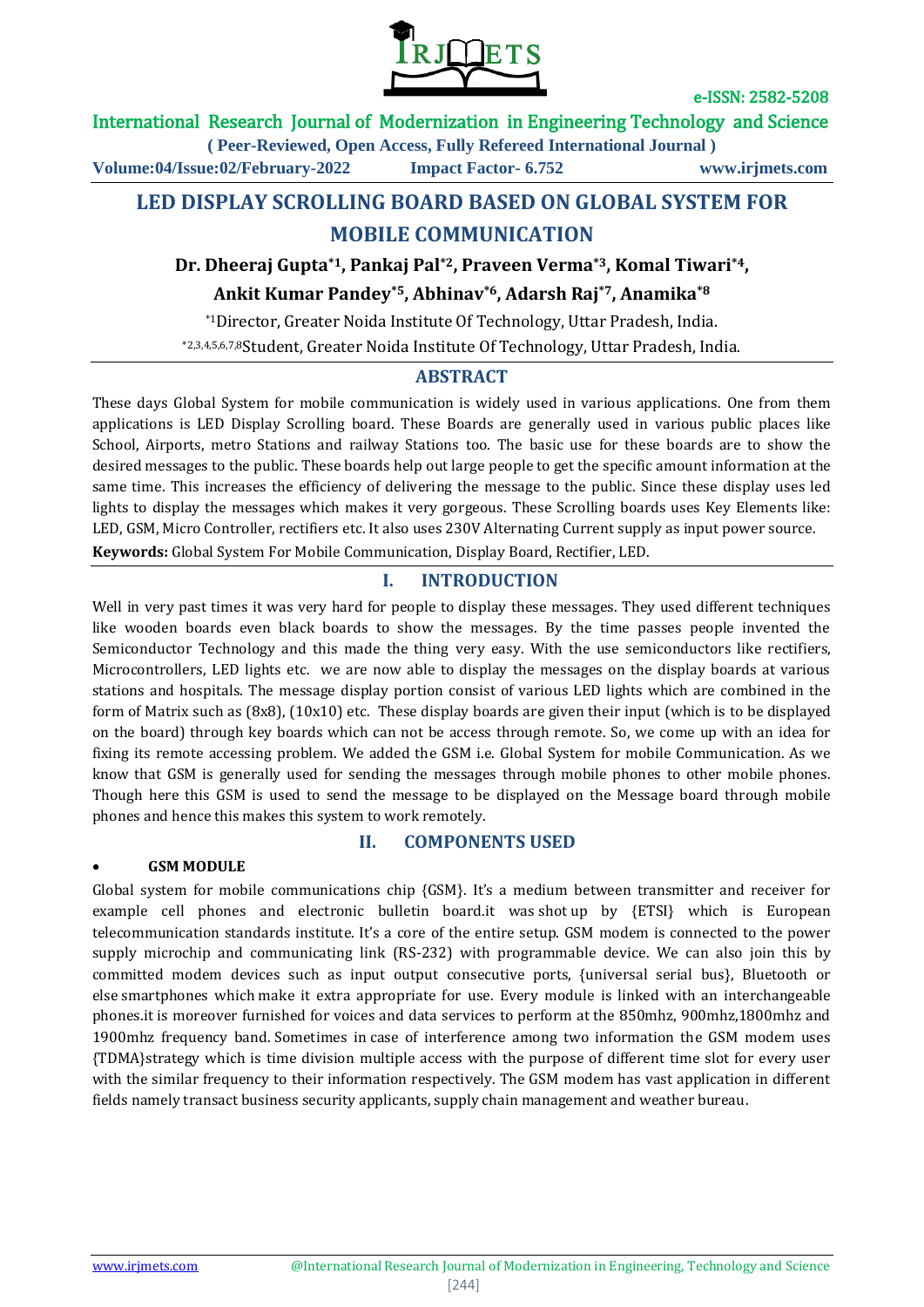

International Research Journal of Modernization in Engineering Technology and Science **( Peer-Reviewed, Open Access, Fully Refereed International Journal )**

**Volume:04/Issue:02/February-2022 Impact Factor- 6.752 www.irjmets.com**



**Figure 1:** Gsm Module

### **MICRO CONTROLLER**

It is a small device which manage the specific operation of system. Microcontroller consist of a RAM, ROM, TIMER COUNTER, OSCILLATOR CIRCUIT, digital to analog converter and analog to digital converter. The component and all functions block diagram on single chip. It is also served as complete system or the system on a chip, or also we can say that computer on a chip because of all peripheral devices are design on a single chip. These devices are preferred according to the needed application .it is used to performed specific task.it is extensively used in GSM module. The system based on microcontroller is very dependable. The features are available in 40 pins IC. We have also used microcontroller ATMEGA32. It has 8 bit high performance with short power Atmel PICO power 8 bit AVR RISC-base microcontroller which blend with 32 KB ISP flash memory with read -while -write capability,1024B EEPROM, 2 KB SRAM, 23 GENERAL PURPOSE working register, internal & external interrupts, SPI series port, a 6-channel 10-bit A/D converter and five software selectable power save modes. These devices generally operates between {1.8-5.5}volts.



**Figure 2:** Micro controller

### **SHIFT REGISTER**

It is a device which allow extra inputs and outputs which is added to a microcontroller. This is highly skilled by converting data between parallel and series formats. The microprocessor used communicates with the register using serial information and it's gathers or output information in parallel format. Basically it has four type which is either SIPO {series-in -parallel out}, PISO {Parallel-in-series out}, SISO {series-in-series-out} and PIPO{parallel-in parallel out}.the spark fun carries both types. Shift registers are often used for the intention of saving the pins on a microcontroller. Each microcontroller has limited number of pins for general inputs and outputs (GIPO).its can be also used as a pulse extender. It's a group of flip-flops which are connected in series format and used for storage of multiples bits of data.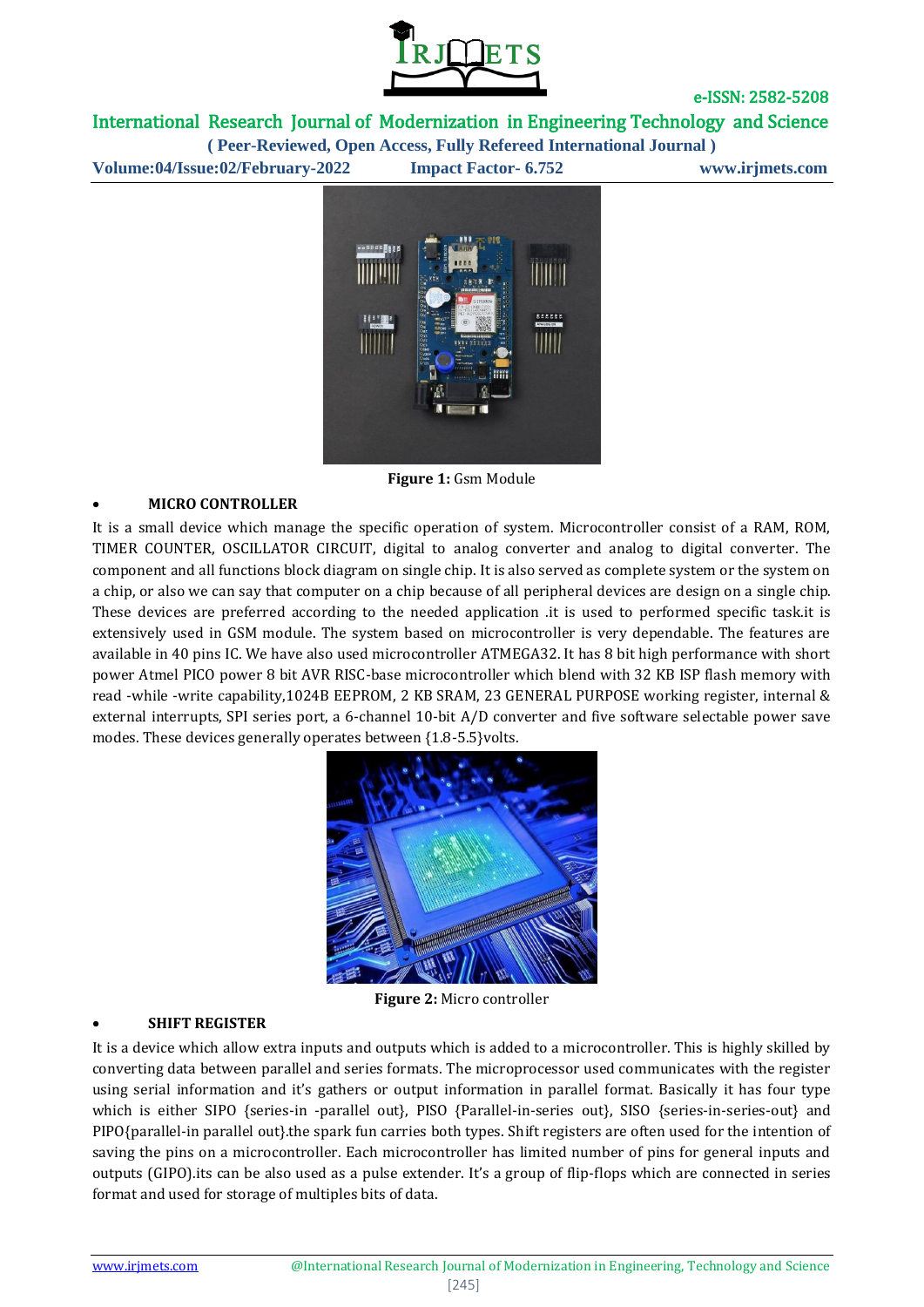

# International Research Journal of Modernization in Engineering Technology and Science

**( Peer-Reviewed, Open Access, Fully Refereed International Journal )**



**Figure 3:** Shift register

## **SUBSCRIBER IDENTITY MODULE**

SIM is nothing but subscribe identity module. At first, it was only planned for cell phone networking only such as for calling and SMS. But now it's uses for multitasking. There is fixed slot inserted in a GSM module for sim. Nowadays, the dimension of sim cards decrease radically, and its functional design is boosted. We also have dual sim option for handsets which are available in market in which two different sim cards are used. This sim card can be used for storage like contact, message, information across networks call records and variety of data services. Presently payments can also be done by mobile phone, but it can't be possible without sim because of this it's becoming more famous .it can also easily replace from one cell to another cell phone with same function and task it was doing earlier, so it's become very convenient to us for using different gadgets with same SIM cards.



**III. WORKING**

If we talk about the working of this system Here, we have used a GSM Module which has a frequency range of 800Mghz to 900Mghz. This GSM Module will send a input message signal to the modem. The modem will demodulate the input signal and a RS -232 USB has been used to make a interface between Micro controller and Modem. As the microcontroller will receive the input value/Signal this will generate Attention Commands also known as AT Commands. The programming for this system is done through Hyper terminal System. As we also know that the Microprocessor has only maximum inbuilt memory of 64 Kilo Bytes flash storage which is very small for storing the input signal coming from GSM Module so, we have used E2PROM which supports more memory storage and helps out our micro controller to store more amount of input data.